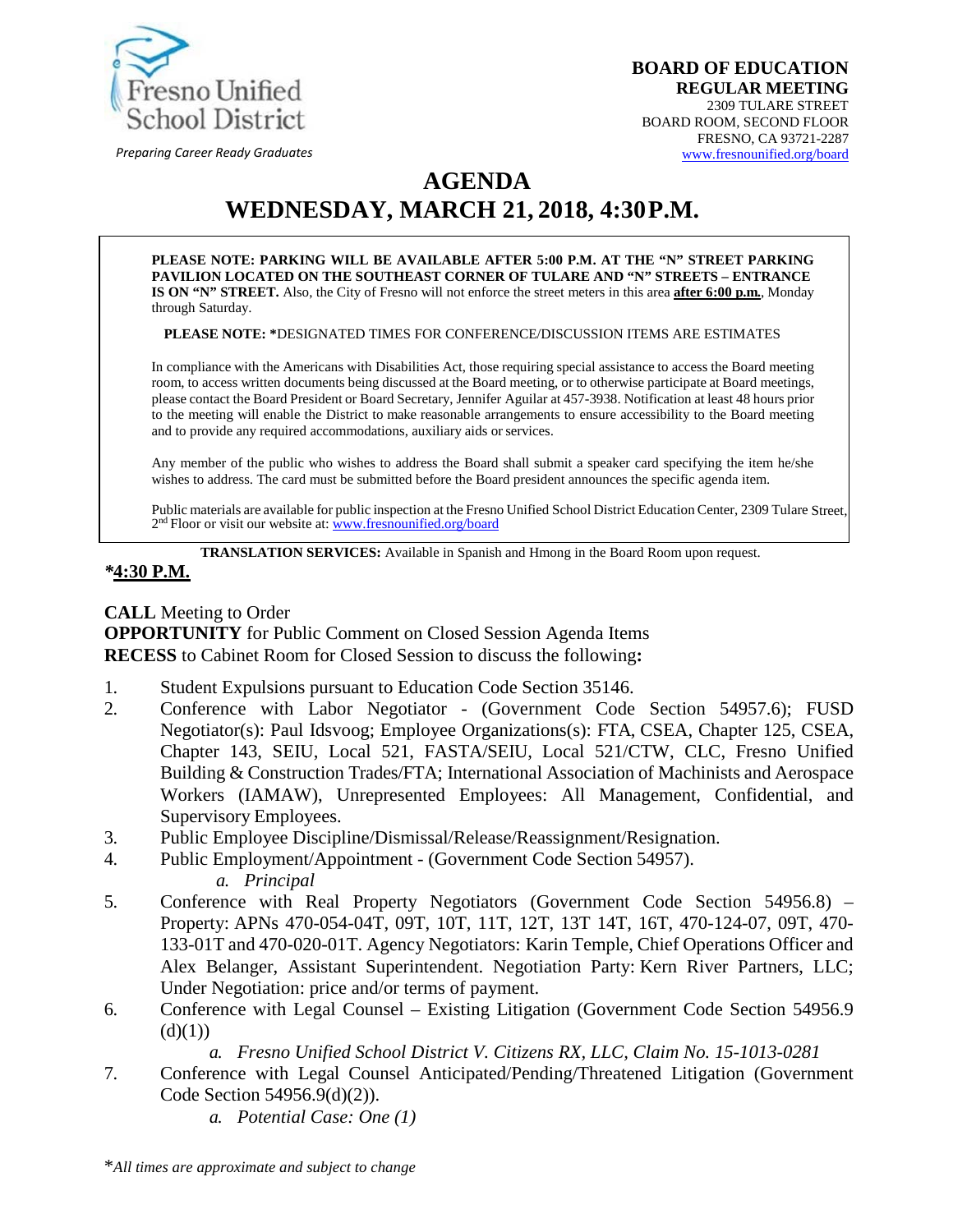## **6:00 P.M., RECONVENE** and report action taken during Closed Session, if any.

#### **PLEDGE OF ALLEGIANCE**

Virginia Campos, a parent that has had a positive impact at Hoover High School will lead the flag salute.

#### **ADOPT Resolution Proclaiming April 2018 Autism Awareness Month**

Included in the board binders is a resolution recognizing April 2018 as Autism Awareness Month. Fresno Unified School District urges all schools and individual citizens to participate in Autism Awareness Month in order to become better educated on the subject of autistic spectrum disorders and create a better community for individuals with autism. The Superintendent recommends adoption. Contact person: Kim Mecum, telephone 457-3731.

#### **ADOPT Resolution Proclaiming March 2018 Women's History Month**

Included in the Board binders is a resolution proclaiming March 2018 as Women's History Month. Women's History Month is a time to recognize, honor and celebrate the achievements of the American Women. The Superintendent recommends adoption. Contact person: David Chavez, telephone 457-3566.

#### **HEAR Reports from Student Board Representatives**

An opportunity is provided to hear comments/reports from Student Board Representatives from Edison High School. Contact person: Kim Mecum, telephone 457-3731.

#### **HEAR Report from Superintendent**

#### **OPPORTUNITY for Public Comment on Consent Agenda Items**

**ALL CONSENT AGENDA** items are considered to be routine by the Board of Education and will be enacted by one motion. There will be no separate discussion of items unless a Board member so requests, in which event, the item(s) will be considered following approval of the Consent Agenda.

## **A. CONSENT AGENDA**

## **A-1, APPROVE Personnel List**

Included in the Board binders is the Personnel List, Appendix A, as submitted. The Superintendent recommends approval. Contact person: Paul Idsvoog, telephone 457-3548.

## **A-2, ADOPT Findings of Fact and Recommendations of District Administrative Board**

The Board of Education received and considered the Findings of Fact and Recommendations of District Administrative Panels resulting from hearings on expulsion and readmittance cases conducted during the period since the March 7, 2018 Regular Board meeting. The Superintendent recommends adoption. Contact person: Kim Mecum, telephone 457-3731.

## **A-3, APPROVE Minutes from Prior Meetings**

Included in the Board binders are the draft minutes for the December 13, 2017 Regular Meeting and the March 7, 2018 Regular Meeting. The Superintendent recommends approval. Contact person: Robert G. Nelson, telephone 457-3884.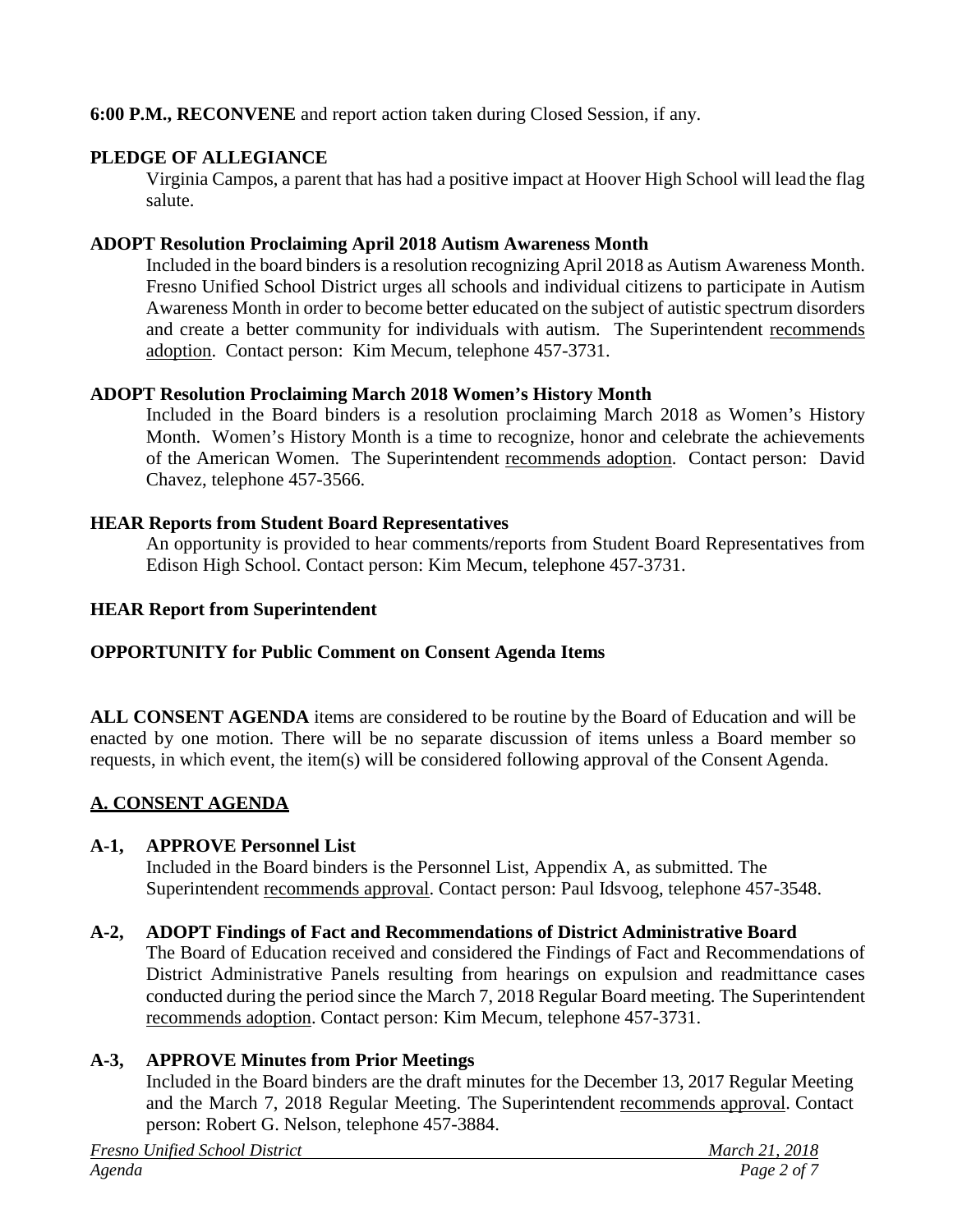# **A. CONSENT AGENDA** - *continued*

**A-4, APPROVE Amendment to the Agreement with Saltzman & Johnson Law Corporation** Included in the Board binders is an amendment to the agreement with Saltzman & Johnson Law Corporation to provide consulting legal services to the Joint Health Management Board (JHMB). The Superintendent recommends approval. Fiscal impact: Annual estimated cost of \$105,372 is available in the Health Internal Service Fund. Contact person: Ruth F. Quinto, telephone 457- 6226.

#### **A-5, APPROVE Property and Liability Insurance Renewal 2018/19**

Included in the Board binders is a summary of quotations received by the district's insurance broker, DiBuduo & DeFendis, for the district's various forms of coverage. Included for renewal is coverage related to Property, General Liability, Designated Lessees and Excess Liability requirements. The policy period will extend from April 1, 2018 through March 31, 2019. The Superintendent recommends approval. Fiscal Impact: Sufficient funds of \$1,429,403 are available in the district's Liability Internal Service Fund. Contact person: Ruth F. Quinto, telephone 457-6226.

#### **A-6, APPROVE Amendment to Citizens' Bond Oversight Committee Bylaws to Move Annual Report Presentation from December to January**

It is recommended the Board approve amending the Bylaws of the Citizens' Bond Oversight Committee (CBOC) to change the presentation of the CBOC's Annual Report from a December Board meeting to a January Board meeting. The Annual Report provides information for the prior fiscal year and is focused on verifying the district's compliance with the State Constitution with respect to the expenditure of bond funds. The timing change is recommended due to the historically heavy Board agendas for the December meeting; there is no impact on execution of the bond program. CBOC Bylaw amendments require Board approval. The recommended amendment, included in the Board binders, was approved by the CBOC at its February 15, 2018 meeting. The Superintendent recommends approval. Fiscal impact: There is no fiscal impact to the district. Contact person: Karin Temple, telephone 457-3134.

## **A-7, APPROVE Appointment to Citizens' Bond Oversight Committee**

It is recommended that the Board approve the appointment of Inez Hill to the Citizens' Bond Oversight Committee. Ms. Hill is nominated by Board Member Johnson. The role of the Citizens' Bond Oversight Committee, per its Bylaws, is "*to ensure that bond proceeds are expended only for the purposes set forth in the ballot measures."* Ms. Hill is a resident of Fresno Unified School District, and is not a vendor, contractor, consultant, employee or official of the district. The Superintendent recommends approval. Fiscal impact: There is no fiscal impact to the district. Contact person: Karin Temple, telephone 457-3134.

#### **A-8, APPROVE Award of Bid 18-19, Copy Paper**

Included in the Board binders is information on Bid 18-19, to replenish copy paper held in warehouse stock for use district wide.

Staff recommends award to the lowest responsive, responsible bidder:

Contract Paper Group (Uniontown, Ohio) \$571,284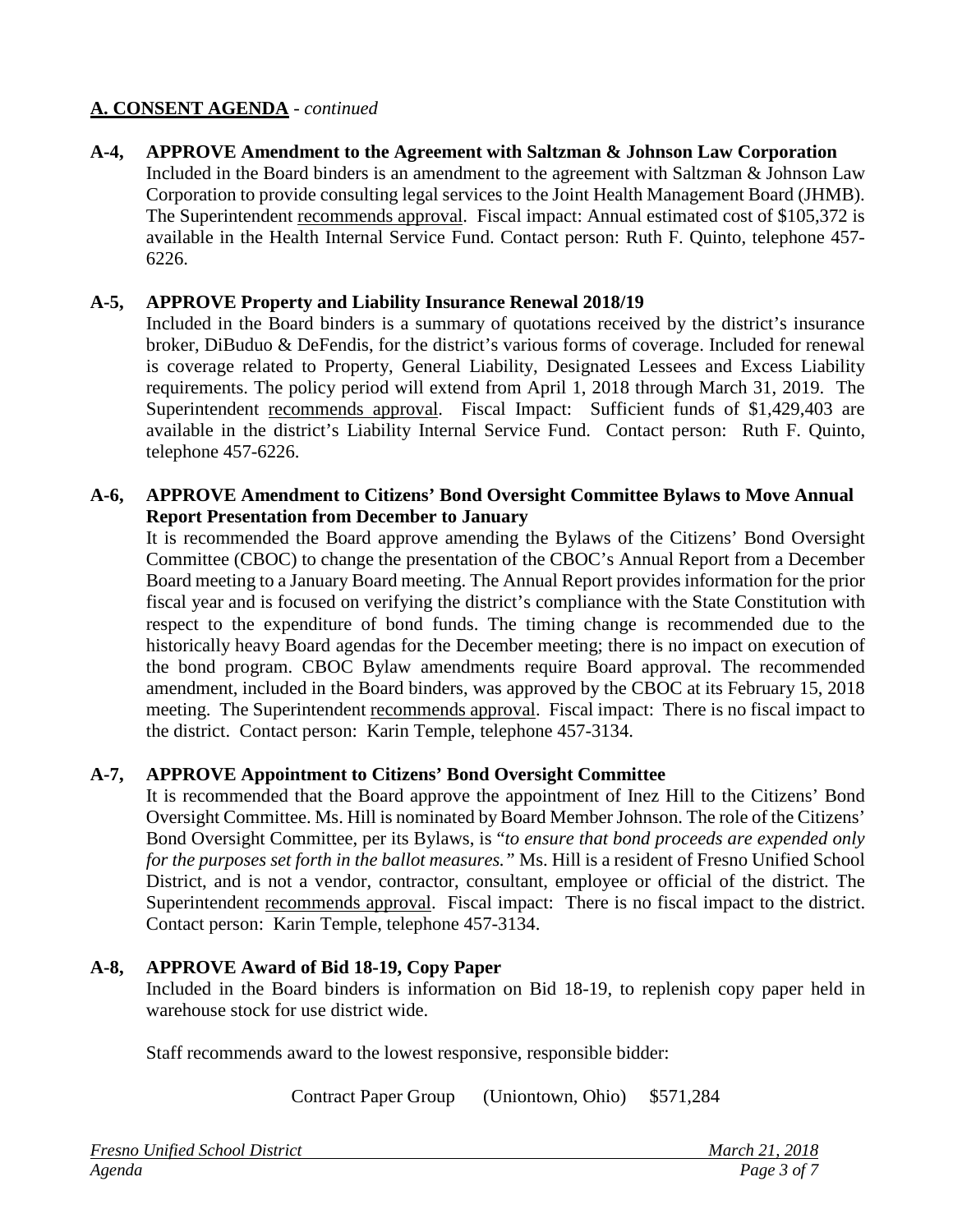# **A. CONSENT AGENDA** - *continued*

The Superintendent recommends approval. Fiscal impact:Funds are available in the General Fund. Contact person: Karin Temple, telephone 457-3134.

#### **A-9, APPROVE Award of Bid 18-21, Sunnyside High School Irrigation Improvements**

Included in the Board Binders is information on Bid 18-21, for installation of a district supplied irrigation booster pump at Sunnyside High. The well previously used for irrigation failed and on February 21, 2018, the Board approved Bid 18-18 for purchase of the booster pump in consideration of the long lead time required. The recommendation to award Bid 18-21 is for installation only. The new booster pump, using water supplied by the City of Fresno, will provide increased water pressure and efficient use of water. The total cost of the project (equipment and installation) is \$254,776.

Staff recommends award to the lowest responsive, responsible bidder:

Clean Cut Landscape, Inc. (Clovis, California) \$142,483

The Superintendent recommends approval. Fiscal impact:\$142,483 is available in the Measure X Fund. Contact person: Karin Temple, telephone 457-3134.

#### **A-10, APPROVE Award of Bid 18-22, Rata High School Modernization**

Included in the Board Binders is information on Bid 18-22, to modernize Rata to better meet the needs of students with disabilities and medically fragile conditions. The project includes remodeling the existing building (ten classrooms and life skills kitchen) and adding two classrooms; adding two fully equipped nurse stations; providing new conference, laundry and other support spaces; extending and widening the outdoor walking track; installing new concrete

walks for access to play courts and exercise apparatus; modifying the bus loading/unloading areas; and improving fencing and gates for access security. There will be fully accessible restrooms in every classroom, and all doors will be widened and automated to accommodate wheelchairs and other accessibility equipment.

Staff recommends award to the lowest responsive, responsible bidder:

BVI Construction, Inc. (Selma, California) \$5,210,000

The Superintendent recommends approval. Fiscal impact:\$5,210,000 is available in the Measure X Fund. Contact person: Karin Temple, telephone 457-3134.

## **A-11, DENY Claim #17-0829-0284**

Included in the Board binders is a Claim for Damages by a Minor, case #17-0829-0284. The Superintendent recommends that the Claim be denied, and the matter referred to the district's Director of Benefits and Risk Management for further handling. Fiscal impact: There is no fiscal impact to the district at this time. Contact person: Ruth F. Quinto, telephone 457-6226.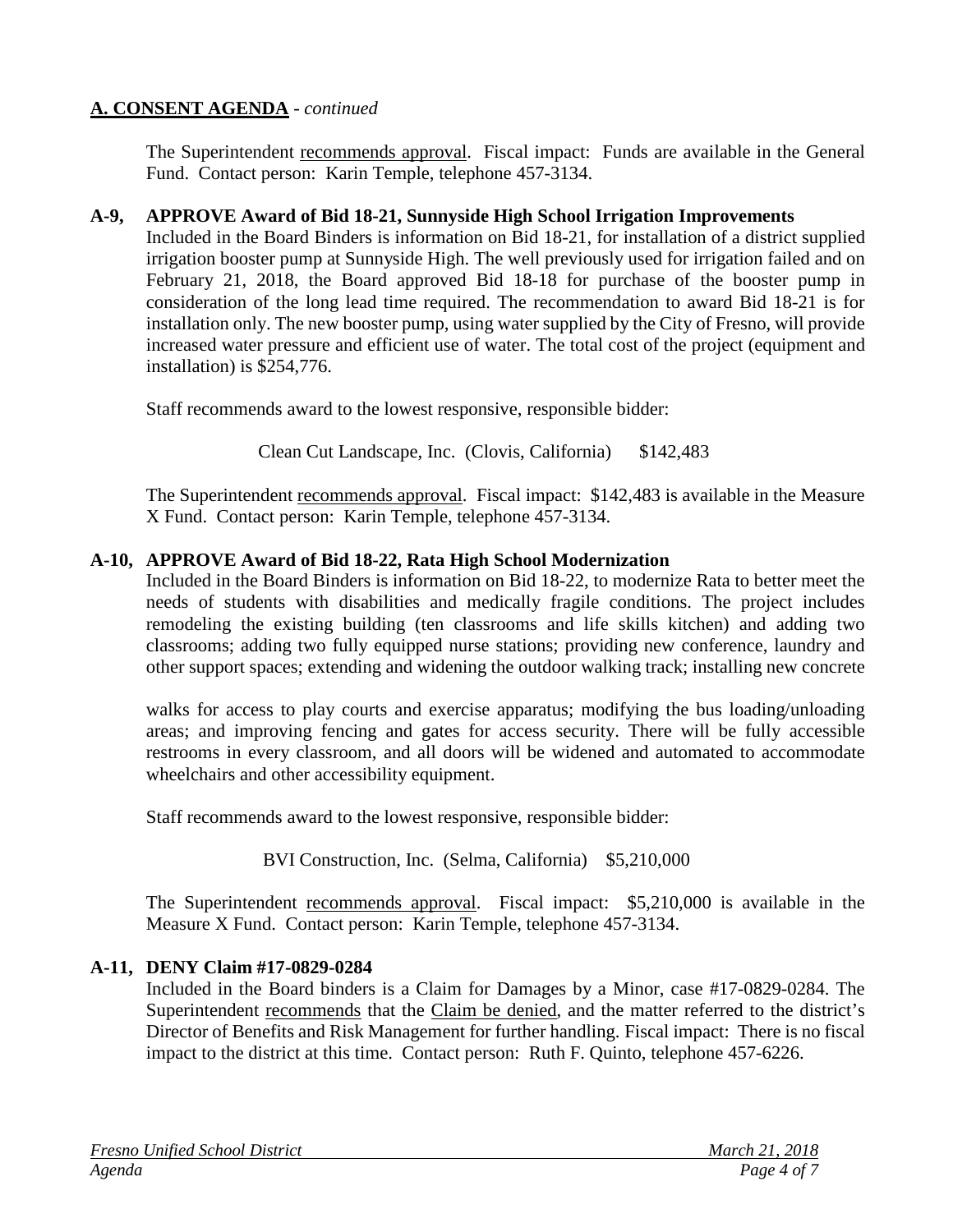## **A. CONSENT AGENDA** - *continued*

#### **A-12, DENY Claim #17-0829-0285**

Included in the Board binders is a Claim for Damages by a Minor, case #17-0829-0285. The Superintendent recommends that the Claim be denied, and the matter referred to the district's Director of Benefits and Risk Management for further handling. Fiscal impact: There is no fiscal impact to the district at this time. Contact person: Ruth F. Quinto, telephone 457-6226.

#### **A-13, DENY Claim #GL17-0821-268**

Included in the Board binders is a Claim for Damages by a Minor, case # GL17-0821-268. The Superintendent recommends that the Claim be denied, and the matter referred to the district's Director of Benefits and Risk Management for further handling. Fiscal impact: There is no fiscal impact to the district at this time. Contact person: Ruth F. Quinto, telephone 457-6226.

#### **A-14, DENY Claim #GL17-0825-281**

Included in the Board binders is a Claim for Damages by Shanwanda Davis, case #GL17-0825- 281. The Superintendent recommends that the Claim be denied, and the matter referred to the district's Director of Benefits and Risk Management for further handling. Fiscal impact: There is no fiscal impact to the district at this time. Contact person: Ruth F. Quinto, telephone 457- 6226.

#### **A-15, DENY Claim #GL17-0927-266**

Included in the Board binders is a Claim for Damages by a Minor, case #GL17-0927-266. The Superintendent recommends that the Claim be denied, and the matter referred to the district's Director of Benefits and Risk Management for further handling. Fiscal impact: There is no fiscal impact to the district at this time. Contact person: Ruth F. Quinto, telephone 457-6226.

#### **A-16, DENY Claim #GL17-1027-267**

Included in the Board binders is a Claim for Damages by Shanwanda Davis, case #GL17-1027- 267. The Superintendent recommends that the Claim be denied, and the matter referred to the district's Director of Benefits and Risk Management for further handling. Fiscal impact: There is no fiscal impact to the district at this time. Contact person: Ruth F. Quinto, telephone 457- 6226.

#### **A-17, RATIFY the Filing of a Notice of Completion**

Included in the Board binders is a Notice of Completion for the following project, which has been completed according to plans and specifications.

Bid 18-07, Education Center Cooling Tower Replacement

The Superintendent recommends ratification. Fiscal impact:Retention funds are released in accordance with contract terms and California statutes. Contact person: Karin Temple, telephone 457-3134.

#### **END OF CONSENT AGENDA (ROLL CALL VOTE)**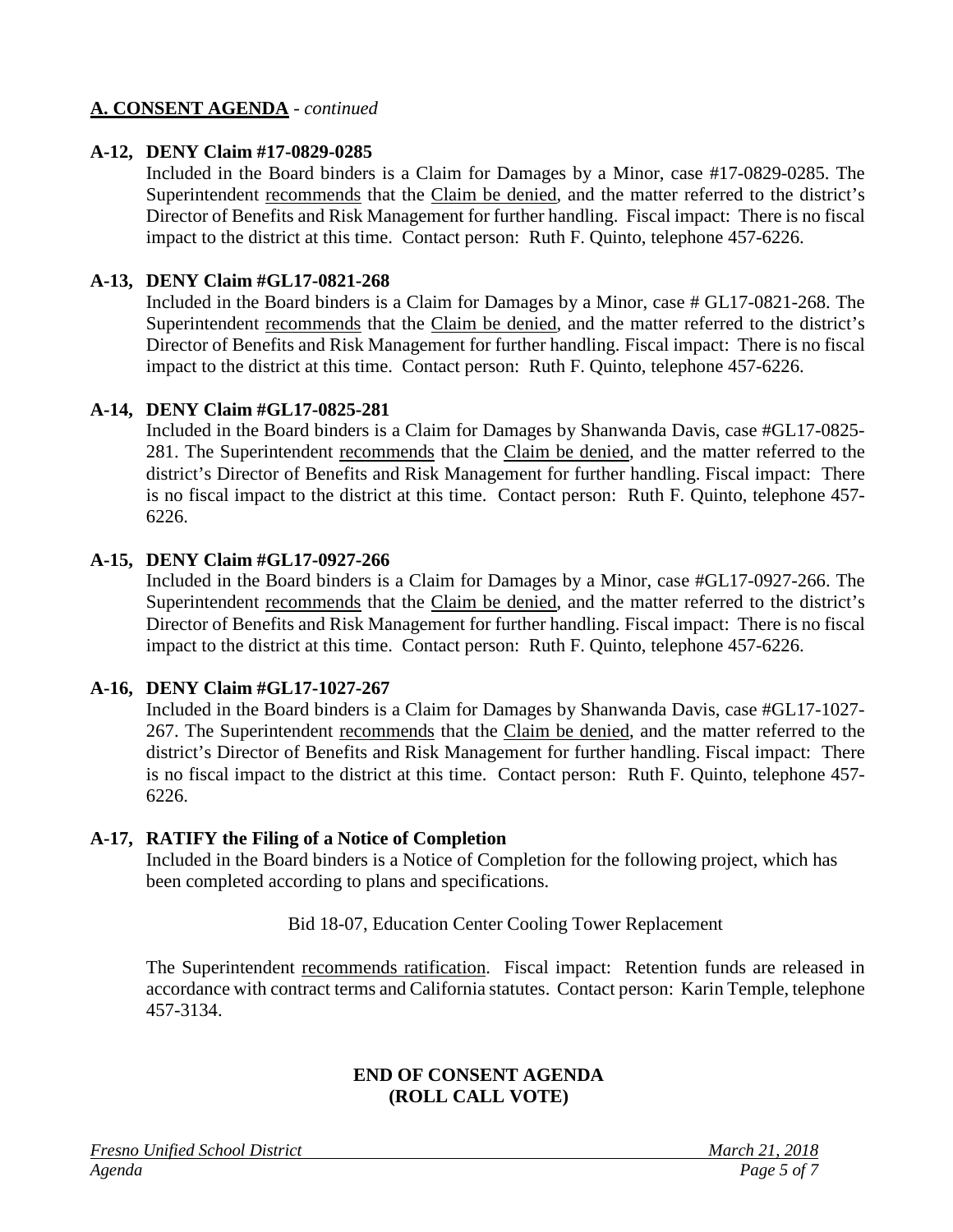# **UNSCHEDULED ORAL COMMUNICATIONS**

Individuals who wish to address the Board on topics within the Board's subject matter jurisdiction, but **not** listed on this agenda may do so at this time. If you wish to address the Board on a specific item that is listed on the agenda, you should do so when that specific item is called.

While all time limitations are at the discretion of the Board President, generally members of the public will be limited to a maximum of three (3) minutes per speaker for a total of thirty (30) minutes of public comment as designated on this agenda. Any individual who has not had an opportunity to address the Board during this initial thirty (30) minute period may do so at the end of the meeting after the Board has addressed all remaining items on this agenda. Without taking action and only as expressly permitted by Board Bylaw 9323, Board members may ask questions, make brief announcements, or provide a brief response to statements presented by the public about topics raised in unscheduled oral communications. Board members must be recognized by the President in order to speak and will generally be limited to no more than one (1) minute each for this purpose. The Board President shall have the discretion to further limit Board members' opportunity to speak on topics raised in unscheduled oral communications to ensure the orderly and efficient conduct of District business.

Members of the public with questions on school district issues may submit them in writing. The Board will automatically refer to the Superintendent any formal requests that are brought before them at this time. The appropriate staff member will furnish answers to questions.

# **B. CONFERENCE/DISCUSSION AGENDA**

## **6:30 P.M.**

## **B-18, PRESENT and DISCUSS the 2018/19 Strategic Budget Development**

The 2018/19 Governor's Proposed Budget was released on January 10, 2018. The Board of Education has discussed the Governor's proposal and the potential impacts on Fresno Unified, as well as the strategic budget development process, at the following Board of Education meetings:

- January 24, 2018 February 21, 2018
	-
- February 7, 2018 March 7, 2018
- 

On March 21, 2018, staff and the Board will continue budget development discussions. Fiscal impact: Not available at this time. Contact person: Ruth F. Quinto, telephone 457-6226.

## **C. RECEIVE INFORMATION & REPORTS**

## **C-19, RECEIVE Proposed Revisions for Board Policies (BP) 1312.3 and 6175**

Included in the Board binders are proposed revisions for two Board Policies (BP):

- BP 1312.3 Uniform Complaint Procedures
- BP 6175 Migrant Education

These revisions meet the legal mandates recommended by the California School Boards Association (CSBA). At the next Board meeting, on April 11, 2018, the items will be brought back for discussion and adoption. Fiscal impact: There is no fiscal impact to the district. Contact person: David Chavez, telephone 457-3736